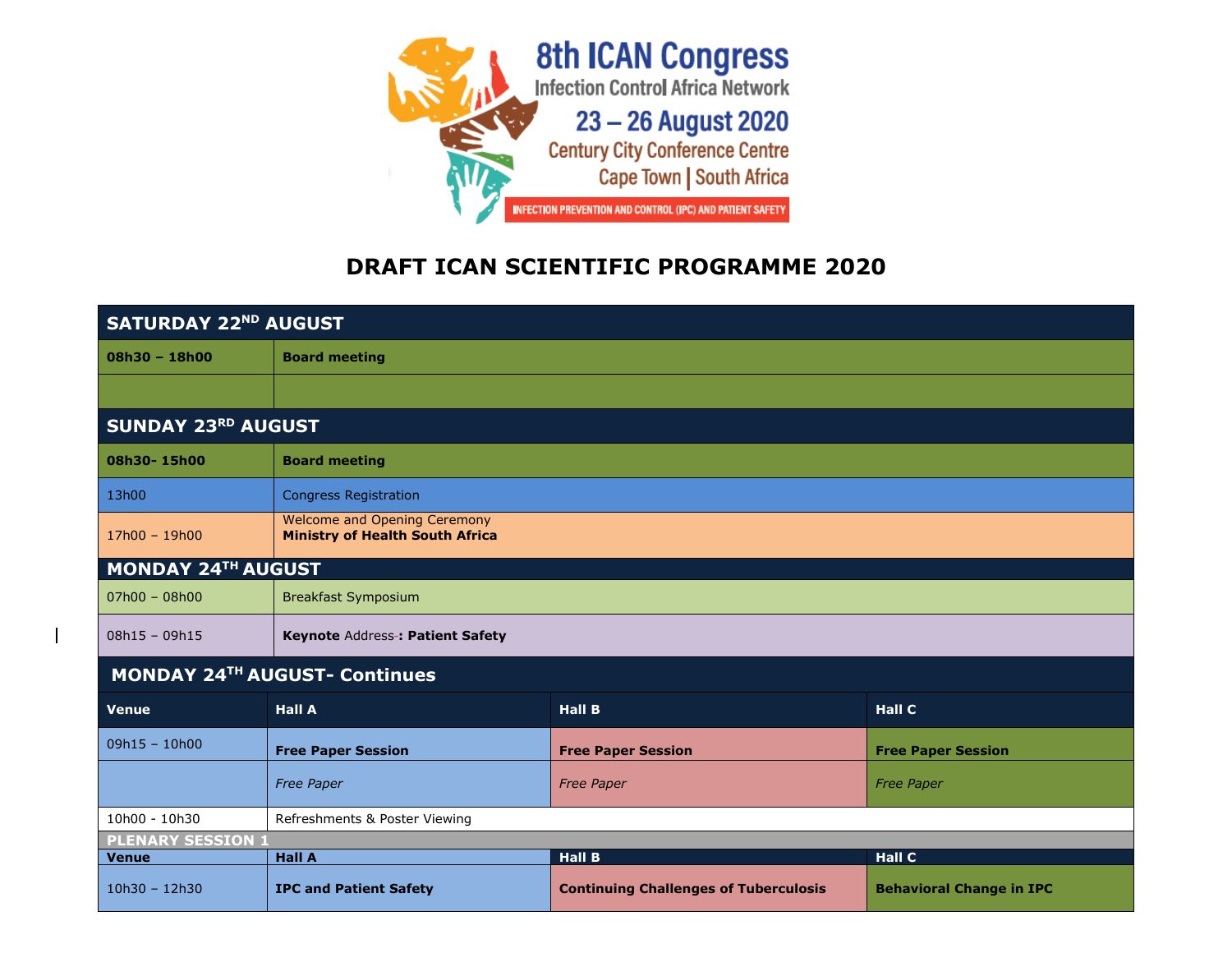| <b>Venue:</b>              |                                                                                                |                                |                                                 |  |                                                                                                                            |
|----------------------------|------------------------------------------------------------------------------------------------|--------------------------------|-------------------------------------------------|--|----------------------------------------------------------------------------------------------------------------------------|
| $12h30 - 13:00$            | State of the Art lecture: IPC education in Africa Bridging the gap between theory and practice |                                |                                                 |  |                                                                                                                            |
| 13h00 - 14h00              | Lunch & Poster Viewing                                                                         |                                |                                                 |  |                                                                                                                            |
| <b>PLENARY SESSION 2</b>   |                                                                                                |                                |                                                 |  |                                                                                                                            |
| <b>Venue</b>               | <b>Hall A</b>                                                                                  | <b>Hall B</b><br><b>Hall C</b> |                                                 |  |                                                                                                                            |
| $14h00 - 16h00$            | <b>Monitoring and Evaluation of IPC</b>                                                        |                                | Antimicrobial resistance, stewardship           |  | <b>IPC Education in Africa Debate</b><br>Topic:<br><b>IPC competencies should be the</b><br>same across all economic zones |
| $16h00 - 16h30$            | Refreshments - Exhibition Area                                                                 |                                |                                                 |  |                                                                                                                            |
| <b>TUESDAY 25th AUGUST</b> |                                                                                                |                                |                                                 |  |                                                                                                                            |
| $07h00 - 08h15$            | <b>Breakfast Symposium</b>                                                                     |                                |                                                 |  |                                                                                                                            |
| $08h30 - 09h15$            | <b>Keynote Address: Mother and Child Infections</b>                                            |                                |                                                 |  |                                                                                                                            |
| <b>Venue</b>               | <b>Hall A</b>                                                                                  |                                | <b>Hall B</b>                                   |  | <b>Hall C</b>                                                                                                              |
| 09h15-10h00                | <b>Free Paper Session</b>                                                                      | <b>Free Paper Session</b>      |                                                 |  | <b>Free Paper Session</b>                                                                                                  |
| 10h00 - 10h30              | Refreshments & Poster Viewing                                                                  |                                |                                                 |  |                                                                                                                            |
| <b>PLENARY SESSION 3</b>   |                                                                                                |                                |                                                 |  |                                                                                                                            |
| <b>Venue</b>               | <b>Hall A</b>                                                                                  | <b>Hall B</b>                  |                                                 |  | <b>Hall C</b>                                                                                                              |
| $10h30 - 12h30$            | <b>Small patients big challenges: Patient</b><br>safety and IPC in neonatal care               |                                | <b>IPC WASH in Africa</b>                       |  | <b>Decontamination and instrument</b><br>reprocessing                                                                      |
| <b>Venue:</b>              |                                                                                                |                                |                                                 |  |                                                                                                                            |
| $12h30 - 1300$             | State of the Art lecture: Africa "Health systems strengthening"                                |                                |                                                 |  |                                                                                                                            |
| 13h00 - 14h00              | Lunch - Exhibition Area                                                                        |                                |                                                 |  |                                                                                                                            |
| <b>PLENARY SESSION 4</b>   |                                                                                                |                                |                                                 |  |                                                                                                                            |
| <b>Venue</b>               | <b>Hall A</b>                                                                                  |                                | <b>Hall B</b>                                   |  | <b>Hall C</b>                                                                                                              |
| $14h00 - 16h00$            | <b>Environmental Cleaning</b>                                                                  |                                | <b>Blood Borne Viruses/Occupational Health?</b> |  | <b>Hand Hygiene Workshop -</b><br><b>Showcasing Africa</b>                                                                 |
| $16h00 - 16h30$            | Refreshments - Exhibition Area                                                                 |                                |                                                 |  |                                                                                                                            |